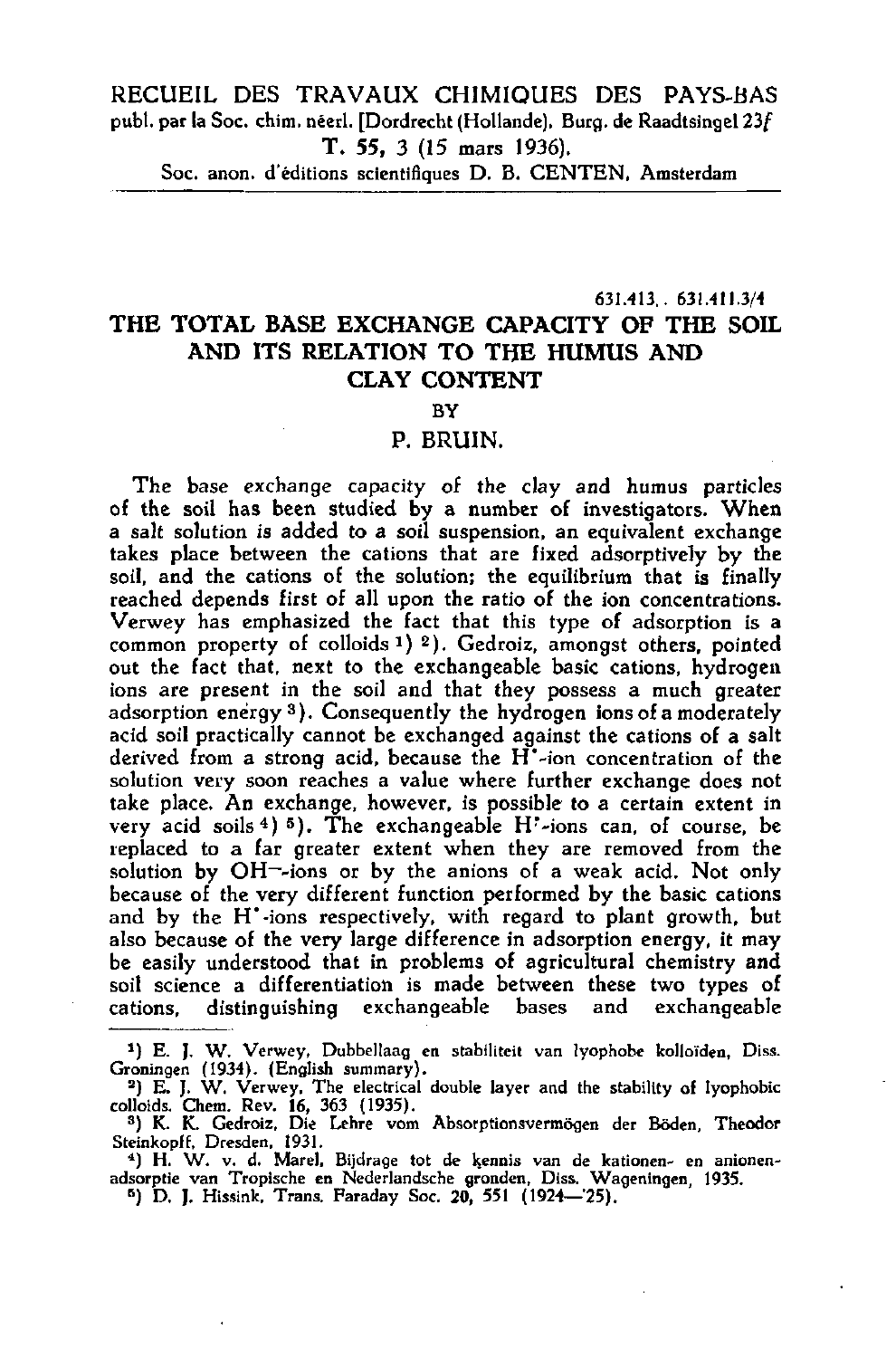hydrogen. Hissink introduced symbols for these two groups, which are now in common use in literature. The content of exchangeable bases is expressed by the S-value, and the amount of exchangeable hydrogen by the  $T-S$  figure. T is the sum of S and  $T-S$ , and represents the total base exchange capacity of the soil. The values are given in milligram equivalents per 100 g of dry soil. The V-value represents the degree of saturation by exchangeable bases  $(V = \frac{100 \text{ J}}{\text{s}})^{5}$  (5) (6) (7). It should be borne in mind that based his considerations mainly on the assumption of humus and clay acids in the soil

Methods for the determination of S and T—S are numerous  $^9)$ result obtained depends to a large degree upon the method followed, especially for T—S, and to a smaller extent also for S.

The *S-value* is determined by replacing all the exchangeable bases by the same cation. In effecting this exchange we are on the one hand concerned with the question, whether a state of equilibrium representing complete exchange of the exchangeable bases has indeed been reached, whereas on the other hand the possibility must be kept in mind that mineral particles from the soil are attacked and involved in the exchange reaction. The latter point may become important when extraction by acid is used. When comparing results of agrochemical studies by different workers, due attention should be paid to differences brought about by the method of determining the S-value.

The *T*—*S-value* is determined by treating the soil with bases, salt solutions or salts in order to exchange the exchangeable hydrogen against other cations. The differences in the T—S figures depend on the pH, the concentrations of electrolytes in the solution, and further upon the exchanging ion etc.  $10$ .

The choice of a method for the determination of T—S depends upon the purpose aimed at and upon the fundamental point of view with regard to the problem of exchangeable hydrogen. In the first place we can distinguish between an agrochemical and a purely chemical treatment of the question.

In problems of agricultural chemistry one of the chief points is, whether a correlation exists between a certain chemical property of the soil and the yield. The V-figure, for instance, proves to be a useful indicator for the lime deficiency of a soil; it is to a certain degree proportional to the pH, which has proved itself a very useful figure in a number of agricultural problems  $(11)$ . In these problem

- 
- 

<sup>°)</sup> D. J. Hissink, Verslag, landb. Onderzoek. Rijkslandbouwproefstat. 30, 115 (1925).

<sup>&</sup>lt;sup>7</sup>) D. J. Hissink, Z. Pflanzenernähr. Düngung Bodenk, A 4, 137 (8) D. J. Hissink, Trans. 3rd Intern. Congr. Soil Sci. II, 60 (1935)<br><sup>8</sup>) Imp. Bur. Soil Sci. Tech. Communication No. 12 (1930).<br><sup>10</sup>) P. Bruin, Landbouwk. T.

<sup>&</sup>lt;sup>11</sup>) O. de Vries, Landbouwk. T. 36, 401 (1934).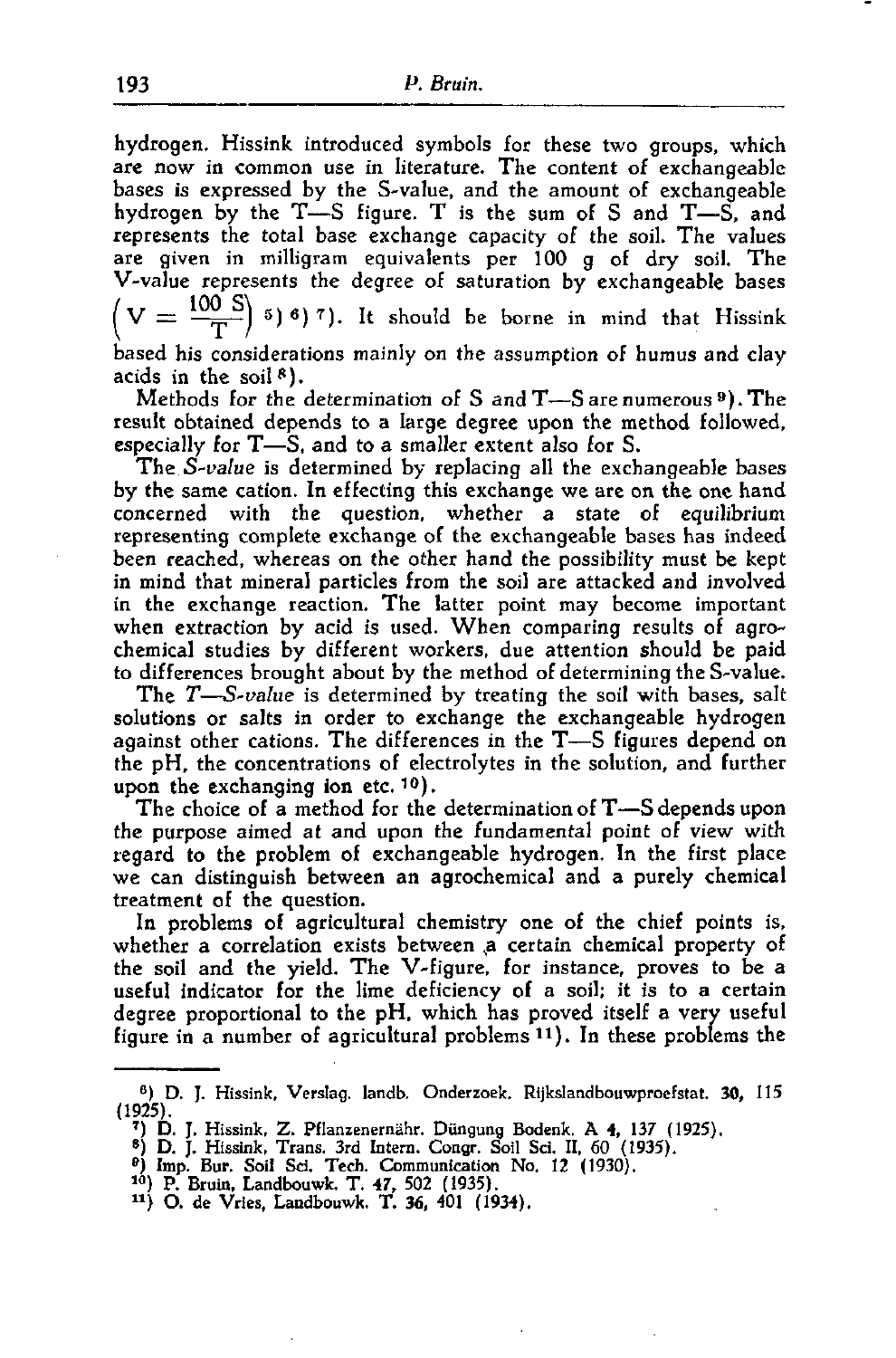significance of a correlation between V and, say, the yield is not influenced by the question whether a certain method for the determination of T—S gives values of a well defined chemical meaning. The T-value has a certain agricultural meaning, to a certain extent independent of the method by which it has been determined, because it is a measure for the buffering capacity of the soil. It will be clear that, in general, in problems of agricultural soil research many terms have a relative rather than an absolute meaning.

When dealing with the more purely chemical side of the problem the method of determination of the exchangeable hydrogen has to be selected according to more fundamental considerations. So Hissink, in using his  $Ba(OH)$ , method, tried to replace all the hydrogen ions of the weak soil acids by basic cations. A solution of  $Ba(OH)_{2}$  is added until the relation between the amount of  $Ba(OH)$ , added and the non-absorbed part becomes rectilinear. Extrapolation to a concentration of  $Ba(OH)_{2}$ , equal to zero, gives the T-S value. When using this method a pH of about 11 is reached. In his last publication (1935) Hissink expresses his view that the state of equilibrium reached by this method may be regarded as a "theoretical or total saturation" 8). Various authors have discussed the method determination proposed by Hissink, and make remarks of a critical nature. Some point out that one has to distinguish between polar and non-polar binding (base exchange and molecular adsorption  $r^2$  ,  $r^2$  ,  $r^2$  ); others call attention to an adsorption of alkali  $\cdot$ should occur at this high pH  $(4)$  13). Vageler rightly pointed out the T-S value according to Hissink does not represent a maximum of saturation, because the angle between the straight part of the curve and the abscissa is less than  $45^{\circ}$  14) (the amounts of added Ba) are indicated on the abscissa and the non-absorbed part on the ordinate). According to Vageler the upper end of the adsorption curve only seems to be straight. Another consideration of fundamental importance has been put forward by Verwey who, for the adsorption phenomena of clay, calls attention to the possibility that the OH—-ions should be considered as potential determining ions; in that case a functional relation should exist between the charge of the double-layer runctional relation should exist between the charge of the double.<br>and the concentration of the  $OH$ -sions in the solution  $15$ ). Bä Tendeloo gave some experimental facts which, according to these rendeloo gave some experimental racts

From this summary we may conclude that in the present state of

<sup>12</sup>) A. A. J. von Sigmond, Verhandl. 2. Komm. Intern. Bodenk. Ges. 1933 A, p. 92.

<sup>&</sup>lt;sup>13</sup>) J. Hudig, E. Biewenga, J. B. v. d. Meulen, Meded. Landbouwhoogeschool, Wageningen, 37, 3, p. 20.<br>14) P. Vageler, Der Kationen- und Wasserhaushalt des Mineralbodens,

Springer, Berlin, p. 46 (1932).

<sup>&</sup>lt;sup>15</sup>) E. J. W. Verwey, Chem. Weekblad 31, 789 (1934).<br><sup>18</sup>) A. L. S. Bär, H. J. C. Tendeloo, Rec. trav. chim. 53, 1128 (1934) (1935).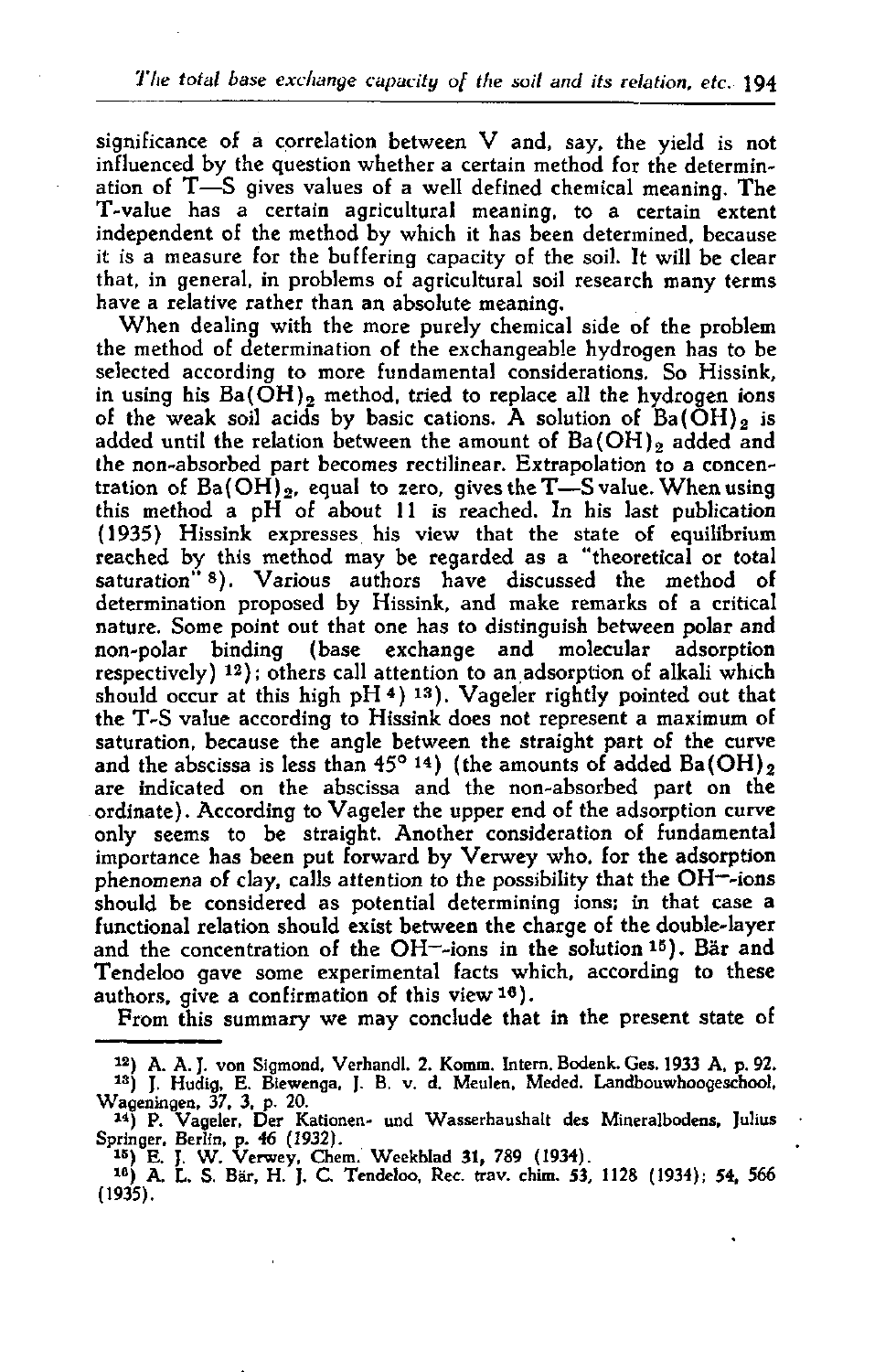our knowledge it is not possible to speak about a "theoretical or total saturation" of the soil. Whether a certain method of determination gives values which have a fundamental importance, depends upon the details of the method, which determine the equilibrium that is reached by it; the practical importance of the method depends upon whether it is able to differentiate between different types of soil. When a useful type of equilibrium is reached, the T-value may be very suitable for characterizing the type of clay and humus in the soil as regards their adsorption capacity.

*Methods of determining T, clay and humus, used by the Government Agricultural Eperimental Station at Groningen.* From the preceding it is clear that as a rule methods for the determination of the T-value must be called conventional. The same is the case with the methods used to determine the clay and humus contents.

For the determination of the percentage of *clay* the so-called mechanical analysis of the soil is very often used, by which the percentage of particles of various diameter is determined; the material with a diameter below a certain value is then called clay. The choice of this latter value as well as the way in which the soil is treated before the mechanical analysis is conventional. Novak has given a summary of the various methods for the mechanical analysis of the soil at the 3rd Intern. Congress of Soil Science at Oxford<sup>17</sup>).

The following method is used in our laboratory. 10 g of soil are treated with  $H_2O_2$  (27 $\frac{1}{2}$ %) until even on heating no more reaction occurs. The surplus  $H_2O_2$  is destroyed by some drops of ammonia. The suspension is then boiled for a moment, after adding  $HCl$  (1 n); the liquid containing the electrolytes is removed by repeated décantation. For peptisation ammonia (0.2 n) is then added; the suspension is stirred a few times and is left standing over night. Finall elementary particles are separated by a flowing solution of ammonia, using the apparatus of Kopecky; NaOH is added to this ammonia solution in the storage tank up to 0.01 n to remove the bivalent ions; the temperature is about  $17^{\circ}$  C. For the separation between clay and fine sand a flow velocity of 0.2 mm per second is chosen; according to the calculation proposed by the Int. Soc. of Soil Science the particles removed at this velocity of flow have a diameter below 15.2 micron 18).

The *humus* content of the soil is determined by oxidation. The result is influenced first of all by the strength of the oxidising reagents. The following methods are used in our laboratory.

In sandy and peaty soils the humus content is determined in the form of loss on ignition; from this figure the moisture content (determined at 105° C) and, when carbonates are present also the loss of  $CO<sub>2</sub>$  have first to be subtracted. The same method is used

<sup>1</sup>T) V. Novak, Trans. 3rd Intern. Congr. Soil Sei. 1935 II, p. 23.

<sup>&</sup>lt;sup>18</sup>) V. Novak, Proc. Intern. Soc. Soil Sci. 5, 15 (1930).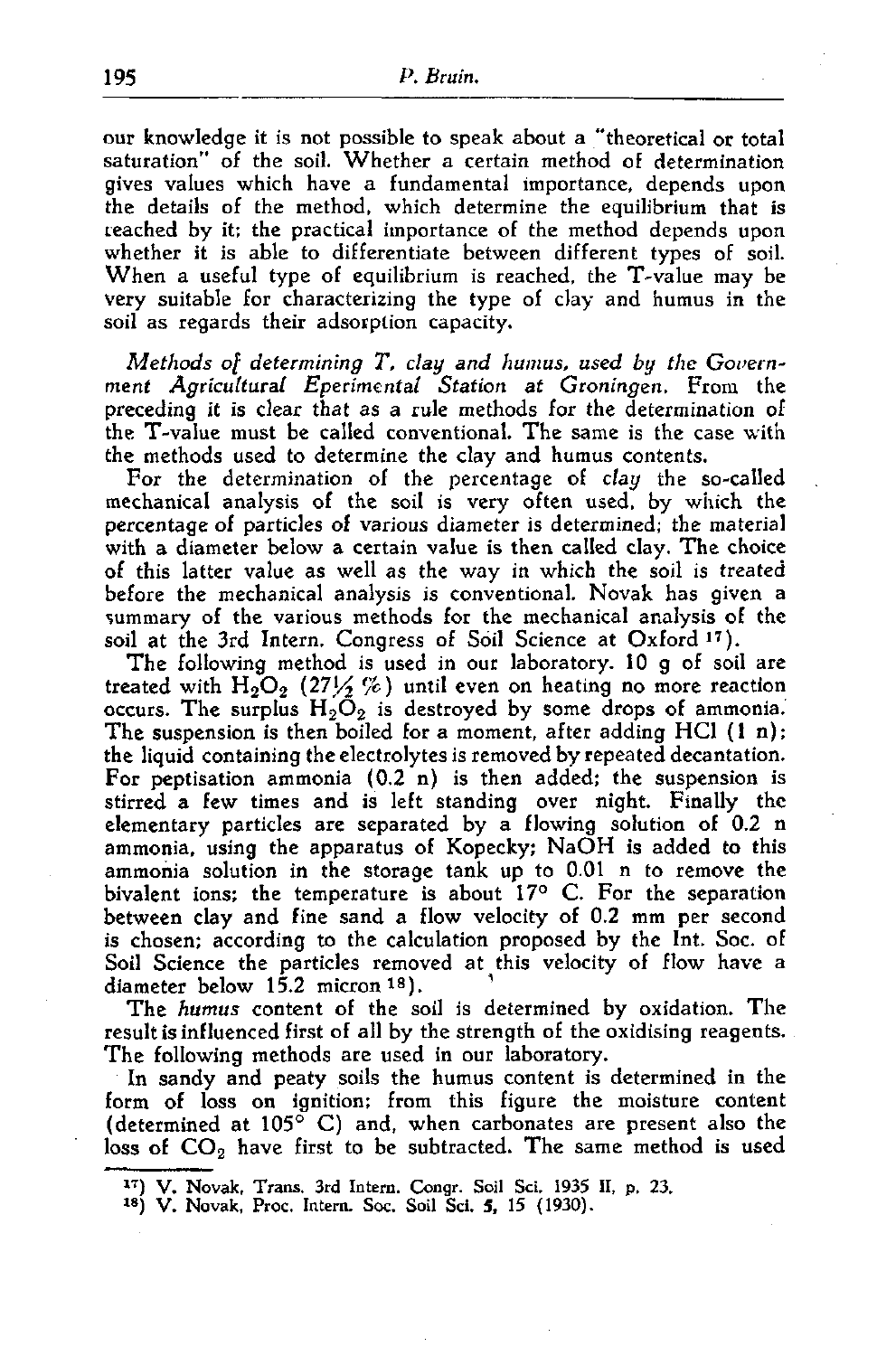for clay soils containing more than 5 % humus; an additional subtraction of 6 % of the clay content has then to be made for the moisture bound by the clay. The humus content of soils from arable land on marine and river clay is always very low; in such cases, and in other cases where the humus content is less than 5 %, the method of Istscherekow is used for determining the humus figure 19). To 500 mg of soil, disintegrated in a mortar,  $100$  cm<sup>3</sup> of a K solution (0.1 n) and 2 cm<sup>3</sup> of  $\rm H_2SO_4$  (1:10) are added. The mass of  $\rm H_2SO_4$ is heated in a boiling water bath for 50 minutes and shaken a few times. Then 50 cm<sup>3</sup> of oxalic acid (0.2 n) and 15 cm<sup>3</sup>  $\rm H_2SO_4$ are added and the  $MnO<sub>2</sub>$  is dissolved by boiling the solution. After cooling the remainder of the oxalic acid is titrated with a solution of  $KMn\ddot{\mathrm{O}}_4$ . The carbon content of the humus is assumed at 58  $\%$ .

The *T*-value is calculated as the sum of S and T—S as determined in the following way.

The *value S* (sum of exchangeable bases) is found by extraction with HCl  $(0.1 n)$ . The soil is extracted only once at a ratio of 5 g of soil and 100 cm<sup>3</sup> of HCl. The mixture is shaken by ha left standing over night. The hydrochloric acid added is titrated, and afterwards the extract, using phenolphtalein as an indicator. At the end of the titration the red colour of the indicator should remain for ten seconds; the salts of iron and aluminium do not interfere under these circumstances. Neutral salts have no influence upon the S-value, whereas the tertiary phosphates of calcium do not neutralize the hydrochloric acid. As a further check on the correctness of the method used for extraction, we have extracted the soil not only once but four times with and without additions of different amounts of calcium carbonate; twelve soils of different types have been treated in this way. A single extraction has given on the average 98 per cent  $(93-100\%)$  of the amount obtained by repeated extraction. Finally we should mention the fact that the mineral particles of the soil may be slightly attacked by 0.1 n hydrochloric acid; when this is the case, the acid is neutralized to some extent by cations which do not belong to the exchangeable bases, so that the value found for S is too high.

The *T*—S *value* (exchangeable hydrogen) is determined in the following way. A soil paste is formed by adding distilled water to 20 g of soil mixed with 400 mg of precipitated calcium carbonate. The mixture is left standing at room temperature; after one day the watery soil paste is stirred again and after two days the contents are dried thoroughly at about 100° C. The amount of calcium carbonate left is determined by measuring the volume of  $CO<sub>2</sub>$  evolved after adding acetic acid. In a Scheibler apparatus this amount of  $CO<sub>2</sub>$  is compared with the amount evolved from a known quantity of pure calcium carbonate at the same room temperature and atmospheric pressure. The amount of  $CaCO<sub>3</sub>$  bound by the soil is then calculated

<sup>19</sup>) W. Istscherekow, J. Exp. Landw. 67 (1904); Jahresbericht über Agriculturchemie, 1904, p. 653.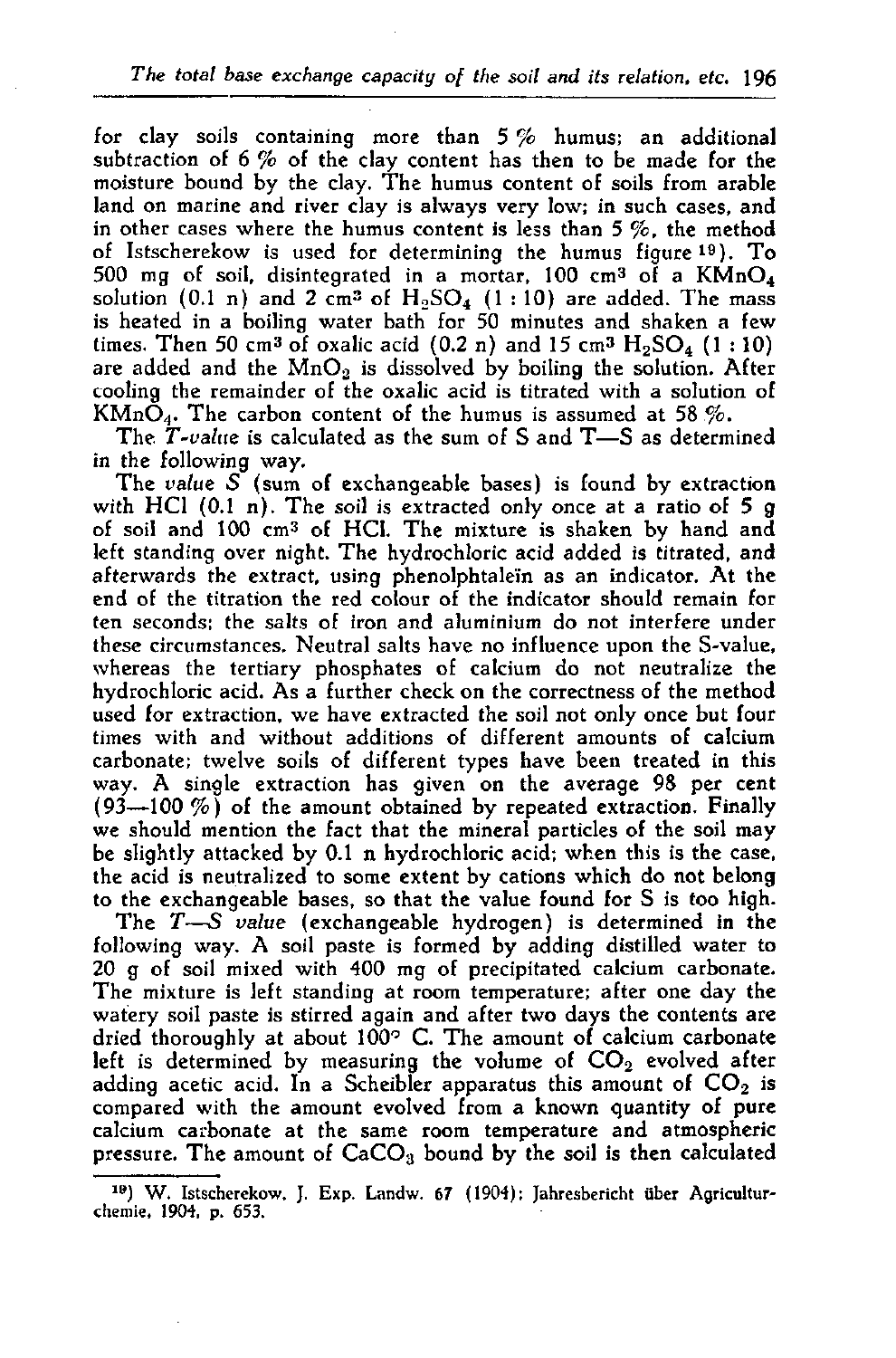and expressed in milligram equivalents per 100 g of dry soil. A correction is made for  $\text{CaCO}_3$  already present in the soil, which has to be determined separately. When after the reaction less than 200 mg of  $CaCO<sub>3</sub>$  is found to be left, a repeat test is made with a smaller amount of soil or a larger quantity of  $CaCO<sub>3</sub>$ .

**a** 

**Ü** 

Vi **ra** 

**a 3 0 a 0 u a 0** 

 $rac{1}{2}$   $rac{1}{2}$ 

 $\cdot$ **en reddish** 

**0**  IM **> F o m 3 .O** 

41 **ra** 

t . 41 **a a 9** 

<u>ب</u> **TJ a a**  <u>र</u>ू **0 H**  i \*

**a**  41 **4> .a** 

**a •c** 

**e peat** 

 $\frac{1}{2}$ 

**S 0 J:** 

**•a 3 o**  OS

**"0 0 >• n £ < «** 

**o 0 fi** 

41 **a.** 

**a 9**  4)

**E o** 

**\*** 

|                                         |                               |                                        |         | Content of       | م<br>1-             | after drying          | Dit.          | after drying<br>됲         |                                   | iif.                       |
|-----------------------------------------|-------------------------------|----------------------------------------|---------|------------------|---------------------|-----------------------|---------------|---------------------------|-----------------------------------|----------------------------|
| Origin                                  | Type of soil                  | Į                                      | day.    | hun.             | ដ&្ឋ                | ៵ៜ                    |               | $\frac{3}{18}$            | ៵ៜ                                |                            |
| Kolham (Gr.)                            | sandy soil                    |                                        |         |                  |                     |                       | $+3.6$        |                           |                                   |                            |
| Heino (O.)                              |                               |                                        | 1       |                  |                     |                       | $+$           |                           |                                   | $2359$<br>$-959$<br>$+169$ |
| "Gov. m. Agr. Exp. St.                  |                               |                                        | ľ       |                  |                     |                       |               |                           |                                   |                            |
| Kolham (Gr.).                           |                               | ゚<br>ヾヮヮヮ゙ゎ゙゙ゕ゚ヮヽ<br>゚゚゚゚゠゙ゕゕゕ゚゚゚゠゚゠゚゚ |         |                  | <b>らののほのあるだかい</b>   | りゅうちょう はれる はりはい はっという | 1304          | スプリスファファ<br>キルチラミング       | nnnnnnn<br>1989 1990<br>1989 1990 |                            |
| Nw. Compagnie (Gr.)                     | **) old "dalgrond"            |                                        | I       |                  |                     |                       |               |                           |                                   | $77.70$<br>$+ + + +$       |
|                                         | sandy soil                    |                                        | ۱       |                  |                     |                       |               |                           |                                   |                            |
| Grootegast (Gr.)<br>Elsloo (Fr.)        |                               |                                        | 1       |                  |                     |                       | $\frac{1}{2}$ |                           |                                   |                            |
| Scharmer (Gr.)                          | old "dalgrond"                |                                        | ļ       | 9.21.22.22.22.23 |                     | દ્રુ                  |               |                           |                                   |                            |
|                                         |                               |                                        |         |                  |                     |                       |               |                           |                                   |                            |
| Scheemda (Gr.).                         | marine clay                   | 557                                    |         |                  | 13.0                |                       |               |                           |                                   | 8-1-5<br>0000<br>+ 1-1     |
| Blijham (Gr.).                          |                               |                                        |         |                  |                     |                       |               |                           |                                   |                            |
| Garmerwolde (Gr.)                       | peaty marine clay             |                                        |         |                  |                     |                       |               |                           |                                   |                            |
| Geffen (N.Br.)                          |                               |                                        |         |                  |                     |                       |               |                           |                                   |                            |
| Meeden (Gr.)                            | river clay<br>***) "roodoorn" |                                        |         |                  |                     |                       |               |                           |                                   |                            |
| Zevenhoven (Z.H.)                       | peaty marine clay             | 8958-8<br>5958-8                       | 5588888 |                  | $122200$<br>$12200$ | はほほほぼのないはほぼは          |               | <b>おぶらだぎるい</b><br>おぶらだだるに | <b>れまさきます</b><br>そうとうだめい          | $-0.05$<br>+0.05           |
| Harkstede.                              |                               |                                        |         | りりきほけんちょうしょう     |                     |                       |               |                           |                                   |                            |
|                                         |                               |                                        |         |                  |                     |                       |               |                           |                                   |                            |
| *) Soil carried from Vries (D) in 1904. |                               |                                        |         |                  |                     |                       |               |                           |                                   |                            |
|                                         |                               |                                        |         |                  |                     |                       |               |                           |                                   |                            |

**41**  *X)*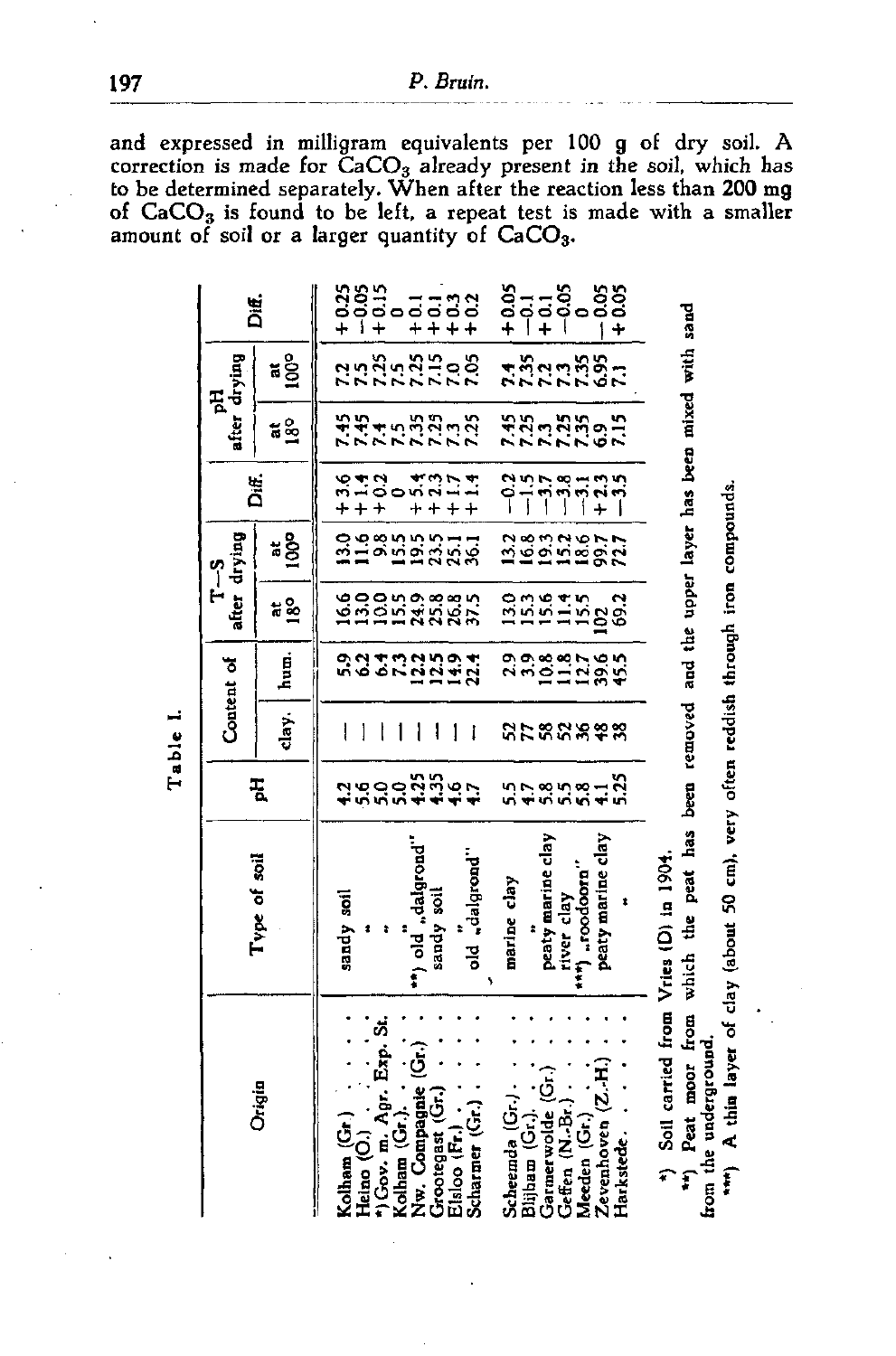*Some critical remarks on the CaC03 method for the determination of T*—S. The question in how far the equilibrium reached in our above described method may be called a true equilibrium is an important one. Maschhaupt and ten Have published details about this method used for clay soils  $20$ . We have later on applied this method to sandy and peaty soils. From a number of results obtained by the authors just mentioned we concluded that a true equilibrium had been reached in contact with  $CaCO<sub>3</sub>$  as a solid phase. We compared the T—S results obtained by the method described above in different types of soil with the results obtained when wetting and then drying the soil at room temperature, two times in succession, instead of drying at 100° C. In Table I the figures for T—S are mentioned, and also the pH figures found after the two treatments (pH is determined in a suspension of about  $10 \text{ g}$  of soil and  $50 \text{ cm}^3$  of distilled water the quinhydrone electrode). It is remarkable that the sandy and peaty soils (first series) as a rule show a lower T—S value when using the ordinary method, than after drying at room temperature, while the clay soils show the opposite behaviour (second series). The final pH of the sandy and peaty soils, reached after our ordinary method of T—S determination, is lower than after the treatment at room temperature, whereas with the clay soils no difference in any direction is predominant. Maschhaupt and ten Have found the same results for their clay soils (I.e. page 755). Furthermore we did not find an influence upon the T—S value of the concentration of electrolytes in the soil solution, nor of the proportion between the different exchangeable bases bound by the soil  $10$ ). From these facts and from many other data which cannot be discussed in this paper, we concluded that the method described above could be used for practical agricultural work, although we were not fully satisfied with the T—S value obtained by it, as such.

In the first place the question arises how it is possible that the pH of soil in contact with a surplus of very fine  $CaCO<sub>3</sub>$  never reaches a value higher than 7.4, even after drying at 100° C (decomposition of the bicarbonates). The soil from Zevenhoven (Table I), which is very rich in humus, even has a pH lower than 7. The pH of a suspension of  $CaCO<sub>3</sub>$ , in equilibrium with  $CO<sub>2</sub>$  of the atmosphere, is 8.4. Clay soils naturally saturated with  $CaCO<sub>3</sub>$  often show a pH figure of about 8. Thus the pH figures mentioned in the 10th column of Table I are lower than would be expected from the data just mentioned. These considerations led us to try to get a higher value for the  $CaCO<sub>3</sub>$  that enters into reaction with the soil and in connection with it a higher pH.

We left the sandy soil from Grootegast standing as a soil paste for a longer period, with the same ratio of soil to  $CaCO<sub>3</sub>$  (20 g of soil and 600 mg of  $CaCO<sub>3</sub>$ ). The soil was then dried at 100° C, and the

<sup>20</sup>) J. G. Maschhaupt, J. ten Have, Verslag, landb. Onderzoek. Rijkslandbouwproefstat. 40, 695 (1934).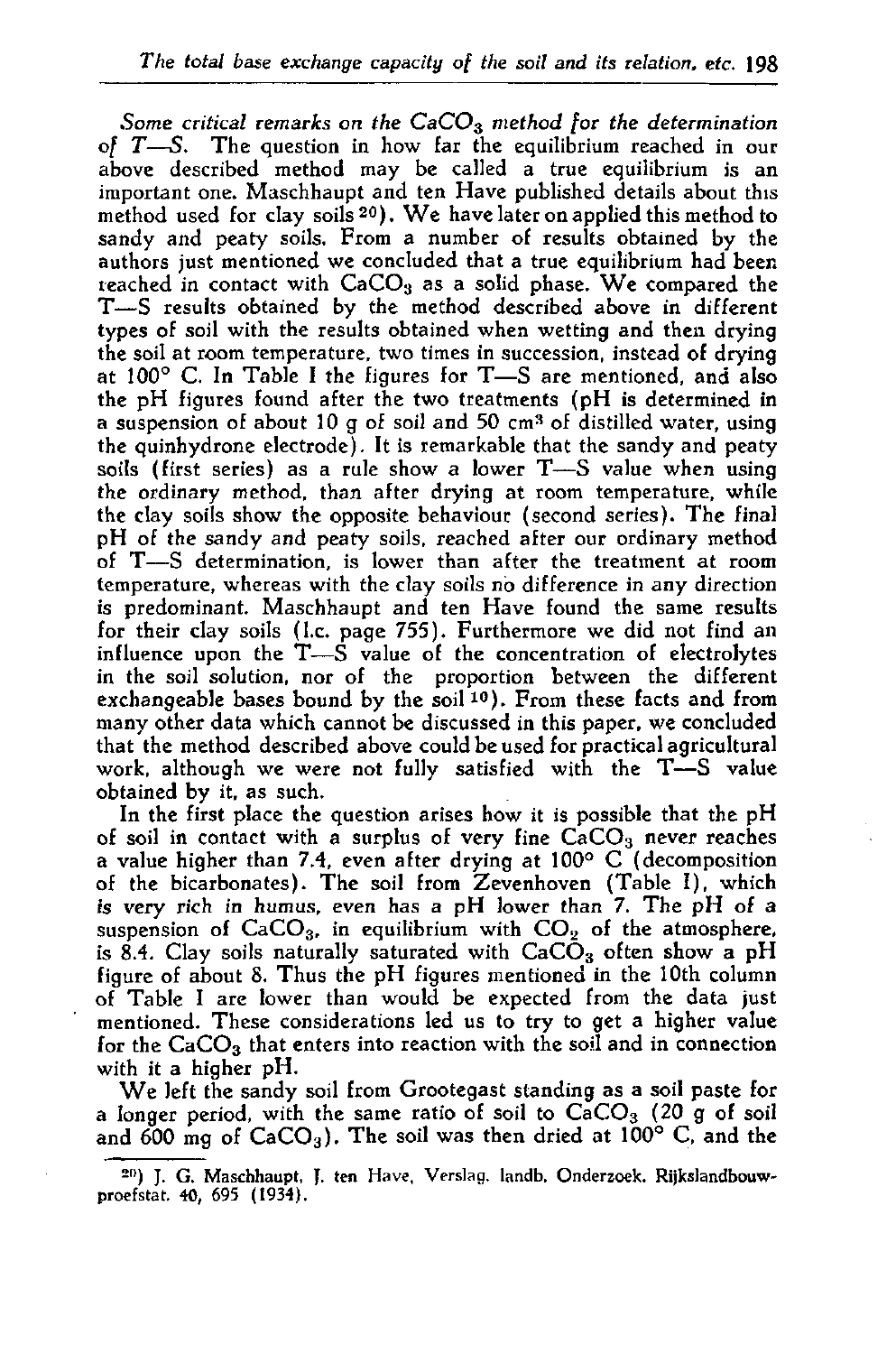following values for  $T$ —S were found: 1 day 23.1 — 3 days 21.8 — 5 days 23.5. The length of time of the reaction therefore seems to have no influence; this agrees with the results of Maschhaupt and ten Have.

We then added a greater surplus of  $CaCO<sub>3</sub>$ , and found as a rule a higher value for  $T$ -S. In the following experiments we checked this point more accurately by determining the amount of  $CaCO<sub>3</sub>$  by weighing  $CO_2$  instead of using the Scheibler apparatus. In Table II the various amounts of  $CaCO<sub>3</sub>$  are expressed in mg per gram of soil. For these experiments we used 10 or 20 g of soil; in each case more than 1  $%$  CaCO<sub>3</sub> remained after the reaction. The further treatment was as usual. In the experiments of the second series of Table II we added  $CaCO<sub>3</sub>$  in successive small quantities and dried the soil after every addition at 100° C. In pne experiment we first oxidized the "roodoorn" soil with  $H_2O_2$  (271/2 %) to destroy the humus.

| Н.<br>able<br>1 |
|-----------------|
|-----------------|

|  |  | T-S figures expressed in milligram equivalents per 100 g of dry soil *). |  |  |  |  |
|--|--|--------------------------------------------------------------------------|--|--|--|--|
|  |  |                                                                          |  |  |  |  |

| mg of $CaCO3$<br>added per l g<br>of soil                                                                                                              | Groote-<br>gast.<br>$x + 1$  | Nw. Com-<br>pagnie.          | Meeden                       | oxidised<br>soil<br>Meeden<br>$***$ | Zeven-<br>hoven.                 | Scheemda.            | Nw.<br>Beerta.<br>$\star$ + $\star$ + $\downarrow$ |
|--------------------------------------------------------------------------------------------------------------------------------------------------------|------------------------------|------------------------------|------------------------------|-------------------------------------|----------------------------------|----------------------|----------------------------------------------------|
| 20<br>30<br>40<br>50<br>60<br>80<br>100<br>125<br>150                                                                                                  | 19.0<br>20.8<br>21.3<br>22.1 | 20.3<br>21.8<br>21.0<br>22.5 | 17.4<br>17.3<br>18.3<br>18.4 | 17.4<br>18.0<br>18.6<br>18.8        | 104.8<br>106.1<br>108.7<br>109.8 | 12.7<br>12.3<br>12.9 | 6,0<br>65<br>6.7                                   |
| $2 \times 10$<br>$2 \times 15$<br>$2 \times 20$<br>$2 \times 25$<br>$2 \times 62^{1/2}$<br>$2 \times 75$<br>$4 \times 12^{1/2}$<br>$5 \times 12^{1/2}$ |                              |                              | 21.5<br>21.6<br>23.7         |                                     | 117.7<br>120.1                   | 14.4<br>14.0<br>14.4 |                                                    |

\*) See Table 1 for description of the type of soil.

\*\*) With this experiment a new very finely ground sample was used.

\*\*\*) These values are expressed in milligram equivalents per 100 g of oxidised soil. After the oxidation the S-value decreased from 27.4 to 3.9, so that the T-values are respectively 44.8 and 21.3

\*\*\*\*) Marine clay soil — clay  $71\frac{9}{9}$  — humus  $4.2\frac{9}{9}$  — pH of the unlimed

From the results mentioned in Table II we may conclude that a greater surplus of  $CaCO<sub>3</sub>$  causes a higher T-S value; this is particularly obvious when the  $CaCO<sub>3</sub>$  is added in two or more equal portions. The results obtained with an oxidised soil show that this increase cannot be ascribed to changes in the humus only.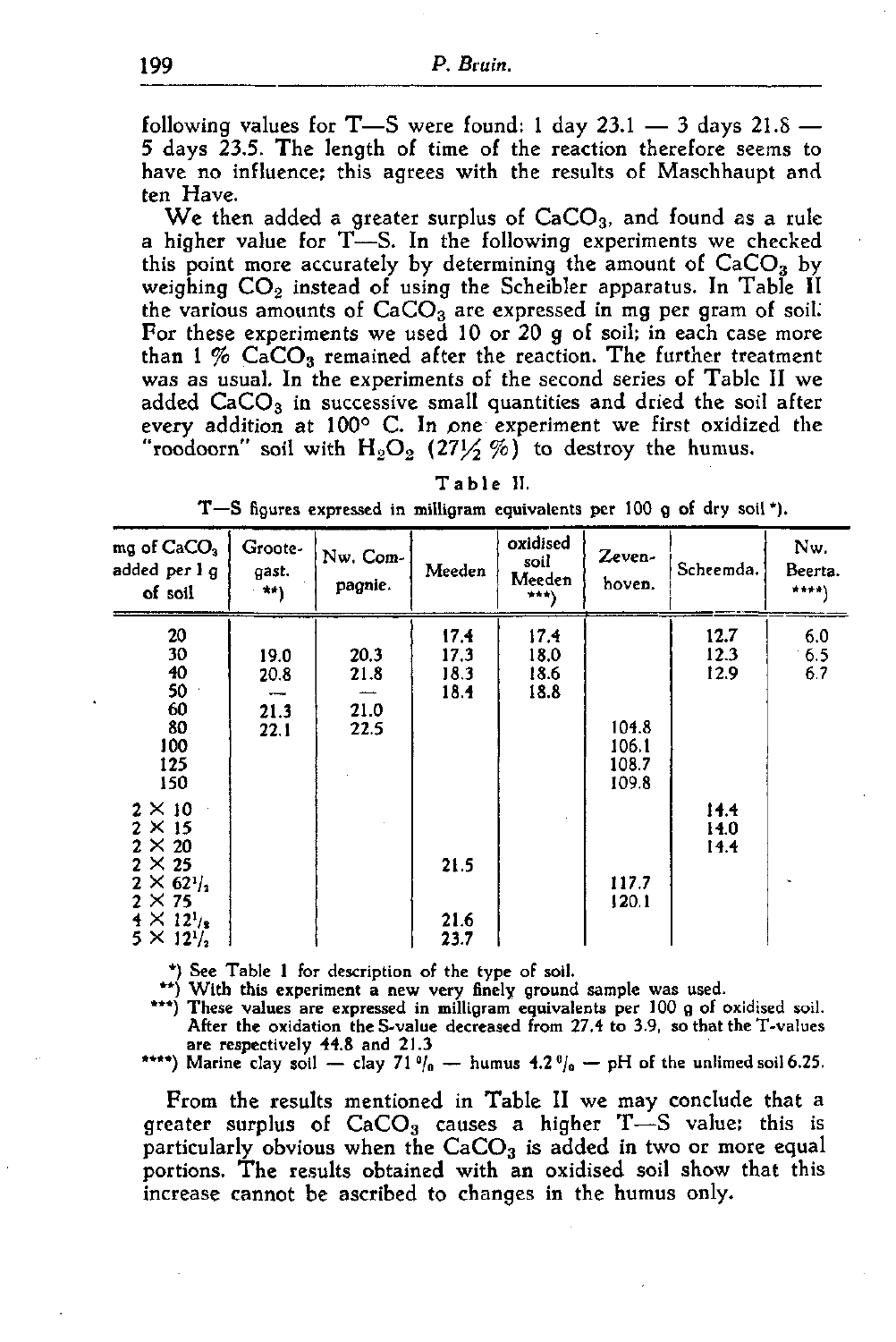In a few cases we also determined the pH of the soil when increasing amounts of  $CaCO<sub>3</sub>$  had been added. The following values for the  $pH$  were found when the increasing amounts of  $CaCO<sub>3</sub>$ mentioned in Table II were added to the sandy soil from Grootegast: 7.2, 7.17, 7.21, 7.20 respectively. When adding small portions of respectively 2, 3, 4 and 5 times 250 mg of  $CaCO<sub>3</sub>$  to 20 g of the soil from Meeden and drying the soil at 100° after each application, we found the following values for the pH: 7.34, 7.43, 7.40 and 7.44. We may therefore conclude that the pH does not change appreciably.

We further examined this question by an experiment in small plots with different types of soil. Increasing amounts of ground chalk were added to the soil. The soil was left uncropped. The average results of two series of samples, taken 3½ and 16½ months after  $\,$ respectively, are given in Table III. The results of the two se samples were practically the same. In Table III the T-values are mentioned. When  $CaCO<sub>3</sub>$  is absent or when only a small amount is present, the T-value is calculated as the sum of the S and T—S values. When a large surplus of  $CaCO<sub>3</sub>$  is present, the soil is already saturated by exchangeable bases, at least after our definition; in such a case the T-value is equal to the S-value. We ought to mention here,

|                                                    | Grootegast                                  |                                                      |                                                      | Kolham                         |                                                      |                                                      | Heino                                 |                                                      |
|----------------------------------------------------|---------------------------------------------|------------------------------------------------------|------------------------------------------------------|--------------------------------|------------------------------------------------------|------------------------------------------------------|---------------------------------------|------------------------------------------------------|
| pн                                                 | $CACO3$ $\frac{0}{10}$<br>of the limed soil | т                                                    | Þн                                                   | $CaCO3$ %<br>of the lined soil | т                                                    | pн                                                   | $CaCO3$ $v_{10}$<br>of the limed soil | т                                                    |
| 4.7<br>5.55<br>6.52<br>7.23<br>767<br>7.76<br>7.74 | ٥<br>0.86<br>2.84<br>4.70                   | 30.3<br>29.1<br>29.5<br>32.3<br>38.9<br>35.5<br>35.3 | 4.63<br>5.46<br>6.29<br>6.19<br>7.64<br>7.78<br>7.79 | 0<br>0.85<br>2.87<br>5.00      | 16.3<br>15.7<br>16.3<br>17.1<br>17.9<br>21.0<br>20.9 | 5.79<br>6.62<br>7.21<br>7.57<br>7.77<br>7.83<br>7.82 | 0.14<br>1.23<br>3.50<br>5.46          | 18.4<br>18.1<br>18.2<br>18.9<br>19.7<br>23.5<br>22.8 |
| 7.78                                               | 7.97                                        | 39.6                                                 | 7.83                                                 | 7.96                           | 28.1                                                 | 7.84                                                 | 8.63                                  | 29.6                                                 |

**T abl e III.** 

|                                                            | Zevenhoven                                        |                                               |                                                              | Meeden                               |                                                              |                            | <b>Bliiham</b>                 |                                                |
|------------------------------------------------------------|---------------------------------------------------|-----------------------------------------------|--------------------------------------------------------------|--------------------------------------|--------------------------------------------------------------|----------------------------|--------------------------------|------------------------------------------------|
| Oн<br>of the                                               | $CaCO3$ <sup>o</sup> / <sub>a</sub><br>limed soil | т                                             | Pн                                                           | $CaCO3$ %<br>of the limed soil       | т                                                            | Dн                         | $CaCO3$ %<br>of the limed soil | т                                              |
| 453<br>5.53<br>6.29<br>7.26<br>7 39<br>751<br>7.53<br>7.54 | 0.32<br>1.32<br>3.34<br>5.72<br>8.86              | 110<br>113<br>115<br>122<br>125<br>131<br>132 | 5.98<br>6.61<br>7.14<br>7.48<br>7.71<br>7.79<br>7.79<br>7.82 | 0.12<br>1.07<br>3.14<br>5.35<br>8.55 | 48.1<br>47.5<br>49.1<br>50.0<br>50.7<br>54.5<br>58.3<br>56.4 | 4.7<br>7.77<br>7.79<br>779 | 0<br>3.14<br>5.30<br>8.72      | <b>12.0</b><br>41.9<br>39.0<br>45 <sub>2</sub> |

**The amounts of CaCO: , and the T figures are expressed on the dry and CaCOa-free soil.**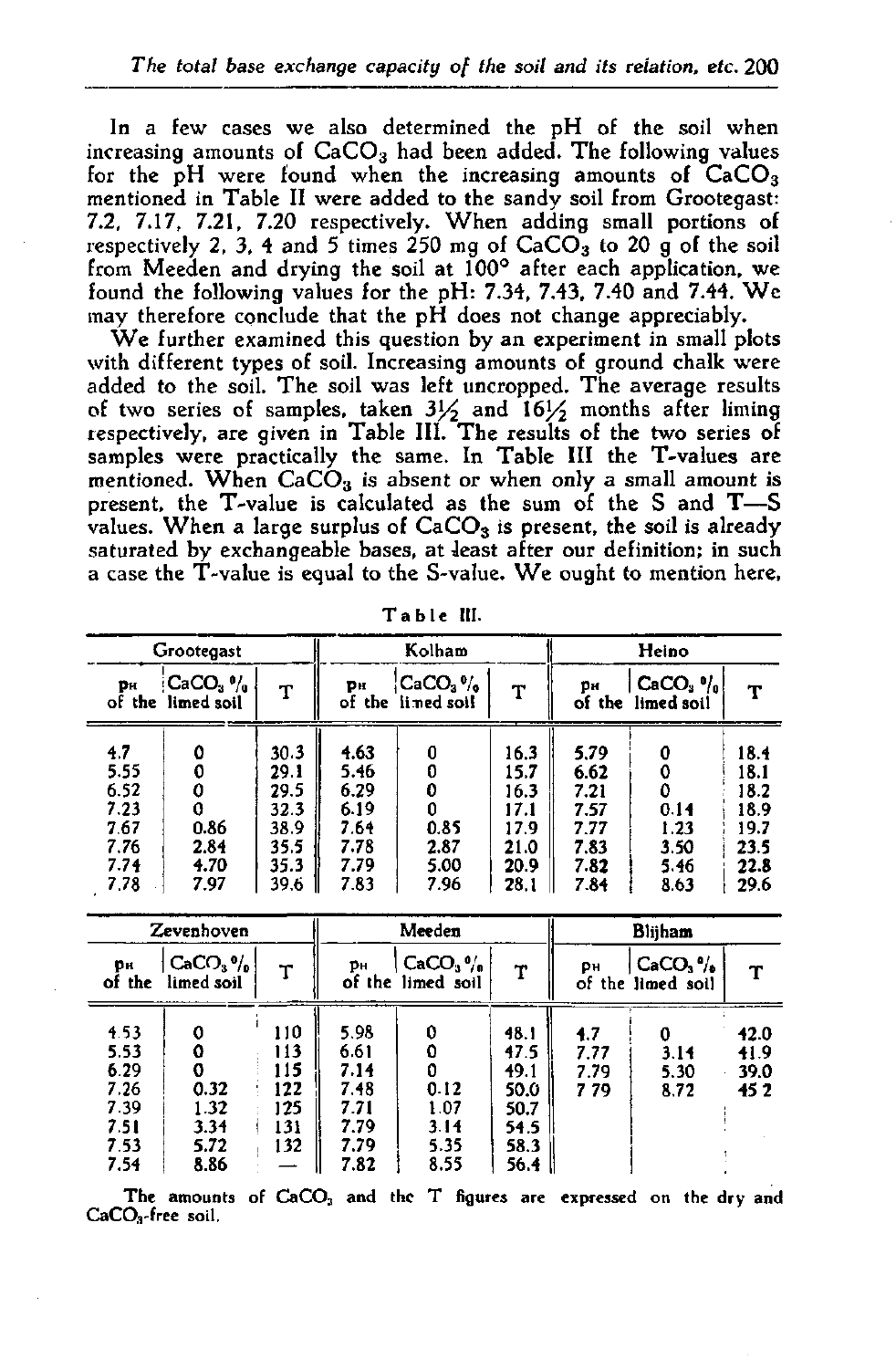however, that soils such as those from Zevenhoven and Meeden fixed some  $CaCO<sub>3</sub>$  added under the lime conditions of the T-S determination, although a large surplus of chalk was present. This fact may possibly be caused by decomposition of the humus during the determination. When using a large surplus of  $CaCO<sub>3</sub>$  we found as a rule an S-value in the soil treated by  $CaCO<sub>3</sub>$  (mentioned as T in Table III), higher than the T-value which could be calculated from the T—S values determined in the unlimed soils; the soil from Blijham J did not show this phenomenon very distinctly. Sometimes the S-value, ' obtained in this way, increases when increasing the surplus of  $CaCO<sub>3</sub>$ . The pH figures of the soils in the plots became higher than the pH values found in these soils at the close of the T—S determination in the laboratory. All these results seem to point to the fact, that the equilibrium reached during our  $T-\dot{S}$  determination is not an equilibrium which exists in contact with a surplus of CaCO<sub>3</sub> and with  $CO<sub>2</sub>$  of the atmosphere. The fact that after  $3\frac{1}{2}$  and  $16\frac{1}{2}$ months respectively, the same amount of  $CaCO<sub>3</sub>$  is found to have reacted with the soil, indicates that no decomposition of humus has taken place during the interval.

The results of an analogous experiment (on the so-called "marl plot") are mentioned in Table IV; in this experiment increasing amounts of marl were added to a sandy soil (6 % humus, pH 5.8).

| pH<br>of the | $CaCO3$ $\frac{1}{10}$ $\frac{\star}{10}$<br>limed soil | ×    |
|--------------|---------------------------------------------------------|------|
| 6.05         | 0                                                       | 15.2 |
| 7.15         | 0.17                                                    | 15.8 |
| 7.38         | 0.52                                                    | 15.6 |
| 7.51         | 1.09                                                    | 15.1 |
| 7.53         | 337                                                     | 13.1 |
| 7.59         | 5.33                                                    | 12.0 |
| 7.59         | 7.42                                                    | 13.8 |

Table IV.

\*) The figures are expressed on the dry and  $CaCO<sub>3</sub>$ -free soil.

In this case we do not see any increase of the S-value above the T-value determined in the laboratory. The samples were taken 6 and 10 months after liming respectively. It is remarkable that this result does not agree with the results mentioned above. We should mention two points in which the latter experiment differed from the others: instead of very fine chalk, ground marl of a rather bad quality was used, and oats were grown instead of leaving the soil fallow.

The question now arises what T-value is reached on arable land under ordinary field conditions when the soil is limed to a V-value of 100 %. On sandy and peaty soils this state of saturation ( $V = 100$ ) is never found, except on dune sand. Nor did we attempt to reach this degree of saturation on experimental fields laid out on these types of soil, because under these conditions the so-called "grey speck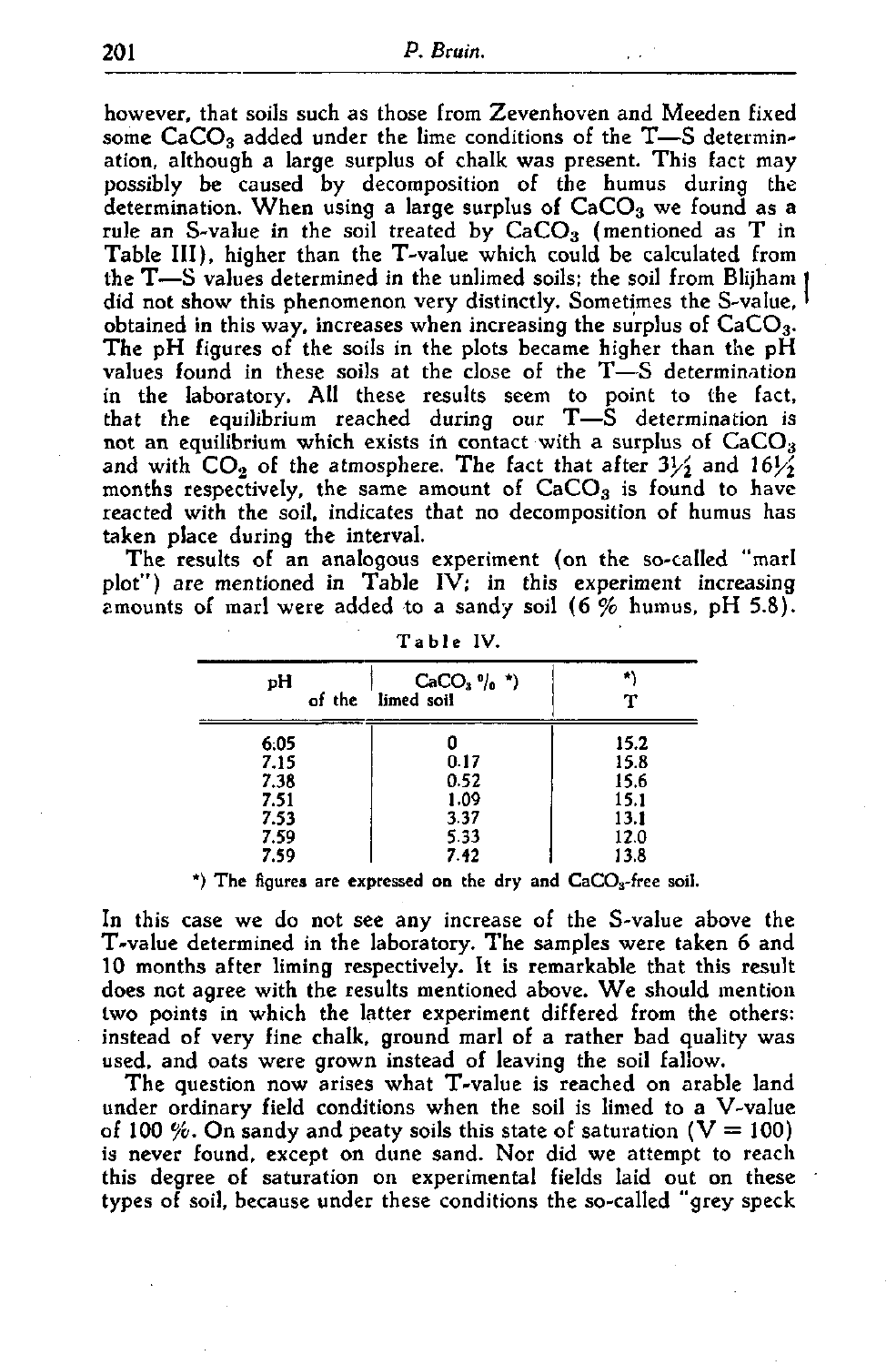disease" is likely to occur, which causes serious damage to the crops. The results from clay soils are mentioned in Table  $\check{V}$ . We did not take soils that had a natural surplus of  $CaCO<sub>3</sub>$ ; Maschhaupt and ten Have found some indications that the T-value of Dollard clay soils (North East Groningen) with such a natural content of  $CaCO<sub>3</sub>$ , is some milligram equivalents higher than the T-value found after liming to a V-value of 100 older clay soils of the same type that are free from CaCO<sub>3</sub>.

Table V gives, for acid soils, a comparison between the T-values found by the laboratory method and the T-values found in the field

|                                                                                  |        | <b>Unlimed</b> soil |      | Limed soil |    |      |                   |     |    |
|----------------------------------------------------------------------------------|--------|---------------------|------|------------|----|------|-------------------|-----|----|
|                                                                                  | humus) | clay                | pH   | v          | T  | pH   | CaCO <sub>3</sub> | V   | T  |
| Pr. 79-Experi-<br>mental field at<br>Nieuw Beerta.<br>$(1931)$ . (marine         |        |                     |      |            |    |      |                   |     |    |
| clay)<br>$\bullet$<br>Pr. 90-Exp. field<br>at Scheemda(ma-                       | 3.6    | 70                  | 5.9  | 75         | 38 | 7.7  | 1.97              | 100 | 40 |
| rine clay) $(1931)$<br>*) N. Ge 21. Exp.<br>field at Didam                       | 3.0    | 51                  | 5.3  | 54         | 31 | 7.3  | 1.41              | 96  | 33 |
| (river clay (1934)<br>*) N. Ge 23. Exp.<br>field at Gendrin-<br>gen (river clay) | 1.8    | 17                  | 4.75 | 25.        | 12 | 7.45 | 0.43              | 97  | 15 |
| $(1934)$ .<br>$\ddot{\phantom{0}}$<br>*) N. Ge 24. Exp.<br>field at<br>Etten     | 1.3    | 43                  | 6.7  | 71         | 18 | 8.10 | 1.68              | 98  | 18 |
| (riverclay)(1934)<br>*) N. Ge 27. Exp.<br>field at Rha (ri-                      | 2.3    | 52                  | 7.15 | 89         | 29 | 7.7  | 1.3               | 100 | 29 |
| ver clay) (1934)                                                                 | 14     | 36                  | 5.6  | 57         | 19 | 8.2  | 1.26              | 100 | 21 |

**Ta ble V.** 

**When the humus and clay content of the unlimed plots differed from those of the limed plots a correction was made on the T-value, so that these "values" could be compared.** 

**\*) On the "unlimed" plots small amounts of lime or of sulphur were applied.** 

after liming with a surplus of  $CaCO<sub>3</sub>$ . The figures show that the T-value determined by our laboratory method is equal to or lower than the results from the field. From this fact may be concluded that by our method, in various cases, the equilibrium in contact with a surplus of  $CaCO<sub>3</sub>$  and with  $CO<sub>2</sub>$  of the atmosphere is not reached; but the question also arises in how far a limed soil changes its T-value after liming. We intend to come back to this problem in the second part of this paper.

From the above it is not yet clear in how far our method of T—S determination leads to the equilibrium of cation exchange which we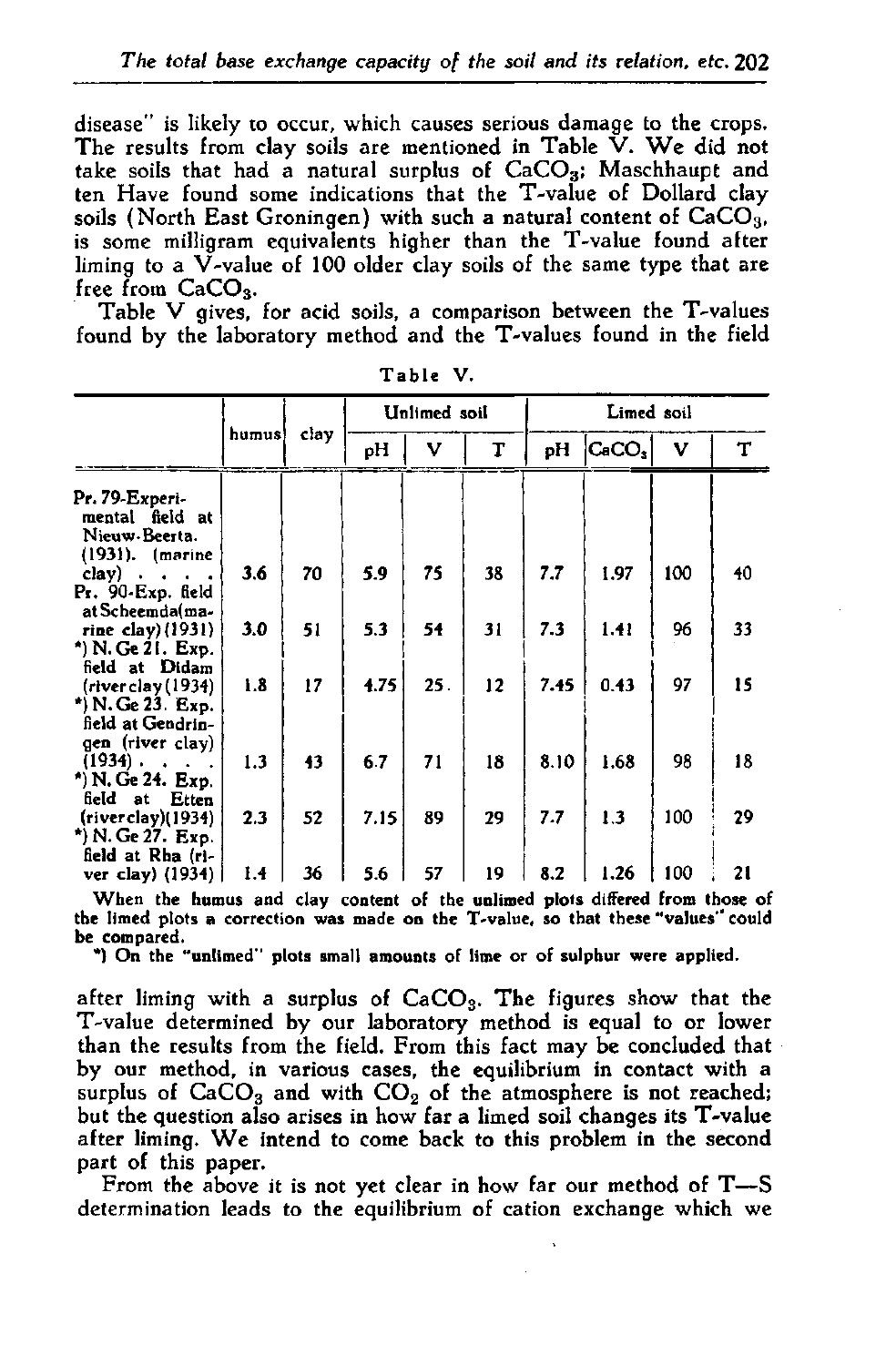want to reach, and in how far by-reactions play a role. Other investigators, although working under other circumstances, have met with similar difficulties  $21$ )  $22$ ) $23$ ). As far as our results go the conclusion must be that the final stage that is reached in the reaction does not represent a chemically well defined equilibrium so that the method also on this point is merely conventional.

From a fundamental point of view it seems an attractive feature that the equilibrium of the exchange reaction is fixed by using  $CaCO<sub>3</sub>$ as a solid phase. Various investigators pronounced themselves in favour of this principle  $24$ )  $25$ ). Bradfield and Allison, in publication, give the following definition: "soil saturated with bases is one which has reached equilibrium with a surplus of  $CaCO<sub>3</sub>$  at the partial pressure of  $\mathsf{CO}_2$  existing in the atmosphere and temperature of 25 $^{\circ}$  C". According to their method a surpl  $Ca(OH)_2$  is added to a suspension of the soil. To accelerate the reaction the suspension is aerated. Afterwards the  $Ca(OH)$ , is changed into carbonate and bicarbonate by a current of  $CO<sub>2</sub>$ . The  $CaCO<sub>3</sub>$  left is determined after the method of Schollenberger (the  $CO<sub>2</sub>$ , evolved when boiling the acidified solution in vacuo, is absorbed by a solution of  $Ba(OH)_{2}$   $26$ ). The calcium carbonate bound b soil can be calculated from the amount of  $Ca(OH)_2$  added and the amount of  $CaCO<sub>3</sub>$  left. The method is called: the residual carbonate method. The pH of the equilibrium reached by this method was for various clays higher than 8 and averaged 8.25. When adding  $CaCO<sub>3</sub>$ directly instead of  $Ca(OH)_2$ , the same results were found, but the time of reaction was much longer. From the pH figures mentioned by Bradfield and Allison we get the impression that the equilibrium reached by their method is more likely to represent an equilibrium in contact with a surplus of  $CaCO<sub>3</sub>$  at the partial pressure of  $CO<sub>2</sub>$ existing in the atmosphere than the equilibrium reached by our method.

Finally we should like to draw attention to the following experiment by Bradfield and Allison. A surplus of  $Ca(OH)_2$  or  $CaCO_3$ respectively was mixed thoroughly with a clay soil. During a period of 6 months the soil was, at intervals, moistened and then dried. The results for T—S, obtained in this way, are a little lower than the values found by the method described above; the greatest difference is 1.1 milligram equivalent per 100 g of soil. The lowest value was found when mixing the soil with  $CaCO<sub>3</sub>$ ; in this case the pH was

<sup>&</sup>lt;sup>21</sup>) C. K. v. Daalen, Chem. Weekblad 3, 611' (1906).

<sup>&</sup>lt;sup>22</sup>) N. Solenow, Der Bodenazidität und ihre Bedeutung für den Kulturi Inaugural Diss., Jena, 1909.

<sup>33</sup>) N. L. Söhngen, A. Knetemann, K. T. Wieringa, Verslag, landb. Onderzoek. Rijkslandbouwproefstat. 21, 121 (1917).<br>194) R. Bradfield, W. Barlan Allison, Trans. 2nd Comm. Intern. Soc. Sc

Kopenhagen A, 63 (1933).

<sup>25</sup>) E. M. Crowther, J. K. Basu, J. Agr. Sei. 21, 689 (1931).

<sup>&</sup>lt;sup>26</sup>) C. J. Schollenberger, Soil Sci. 30, 307 (1930).